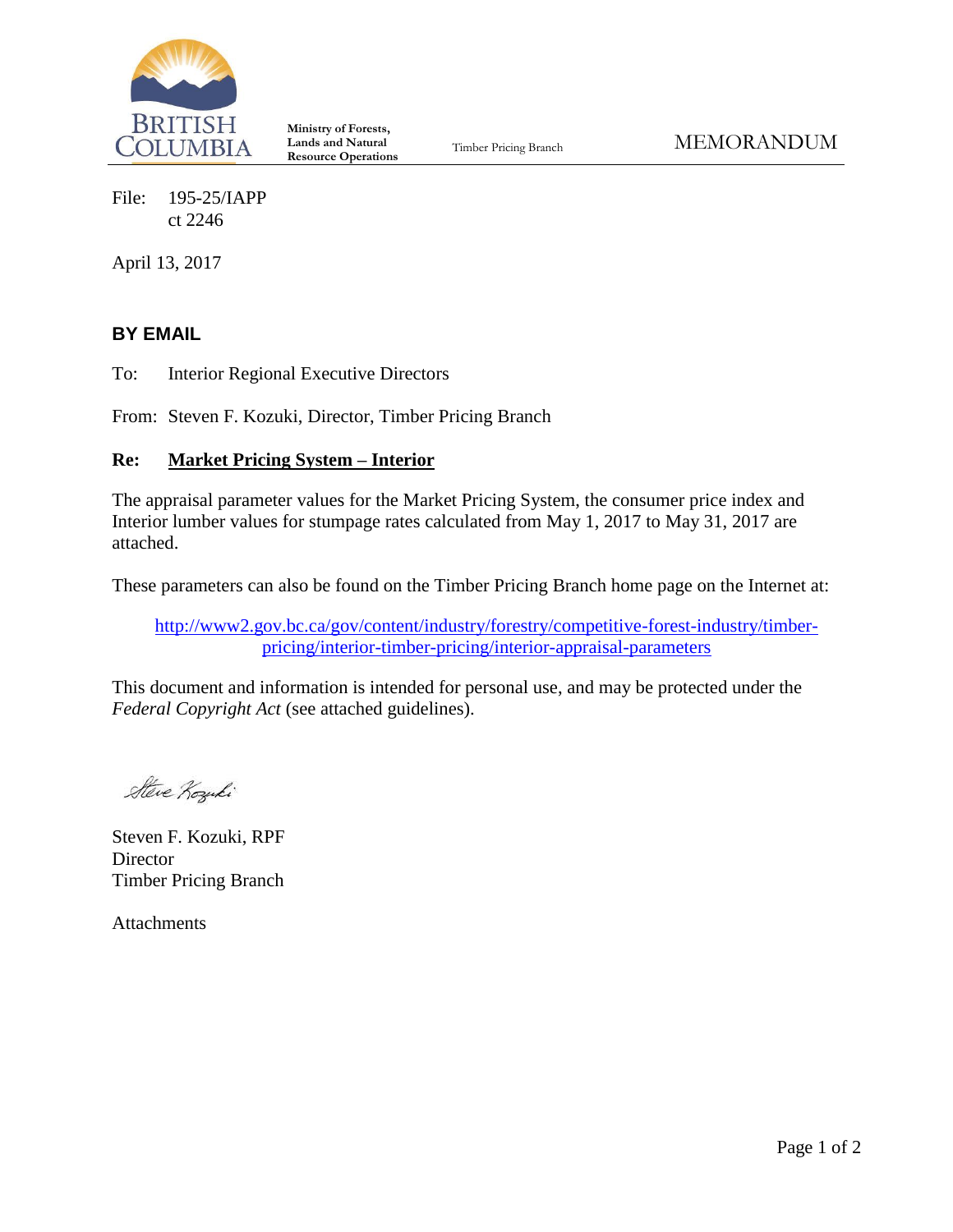pc: Steven Kozuki, Director, Timber Pricing Branch Vera Sit, Executive Director, Timber Operations, Pricing and First Nations Division Mike Falkiner, Executive Director, BC Timber Sales Ray Luchkow, Director of Operations, BC Timber Sales Allan Bennett, Manager, Timber Pricing Jason Nunn, Senior Timber Pricing Forester, Interior Anthony Giannotti, Tenures Team Leader, Northern Interior Region Tom Casey, Senior Timber Pricing Accountant, Interior, Timber Pricing Branch Steve Fletcher, Senior Timber Pricing Forester, Systems, Timber Pricing Branch Sabina Ghazarian, Timber Pricing Forester, Systems, Timber Pricing Branch Anna Olson, Timber Pricing Accountant, Interior, Timber Operations, Kim McGarry, Forest Products Values Analyst, Timber Pricing Branch Kelly Grohs, BCTS Business Lead, BC Timber Sales Scott Akerley, BCTS Business Lead, BC Timer Sales Wendy Ward, BCTS Business Lead, BC Timber Sales

Darius Low, Revenue Team Lead - North Area, Omineca Region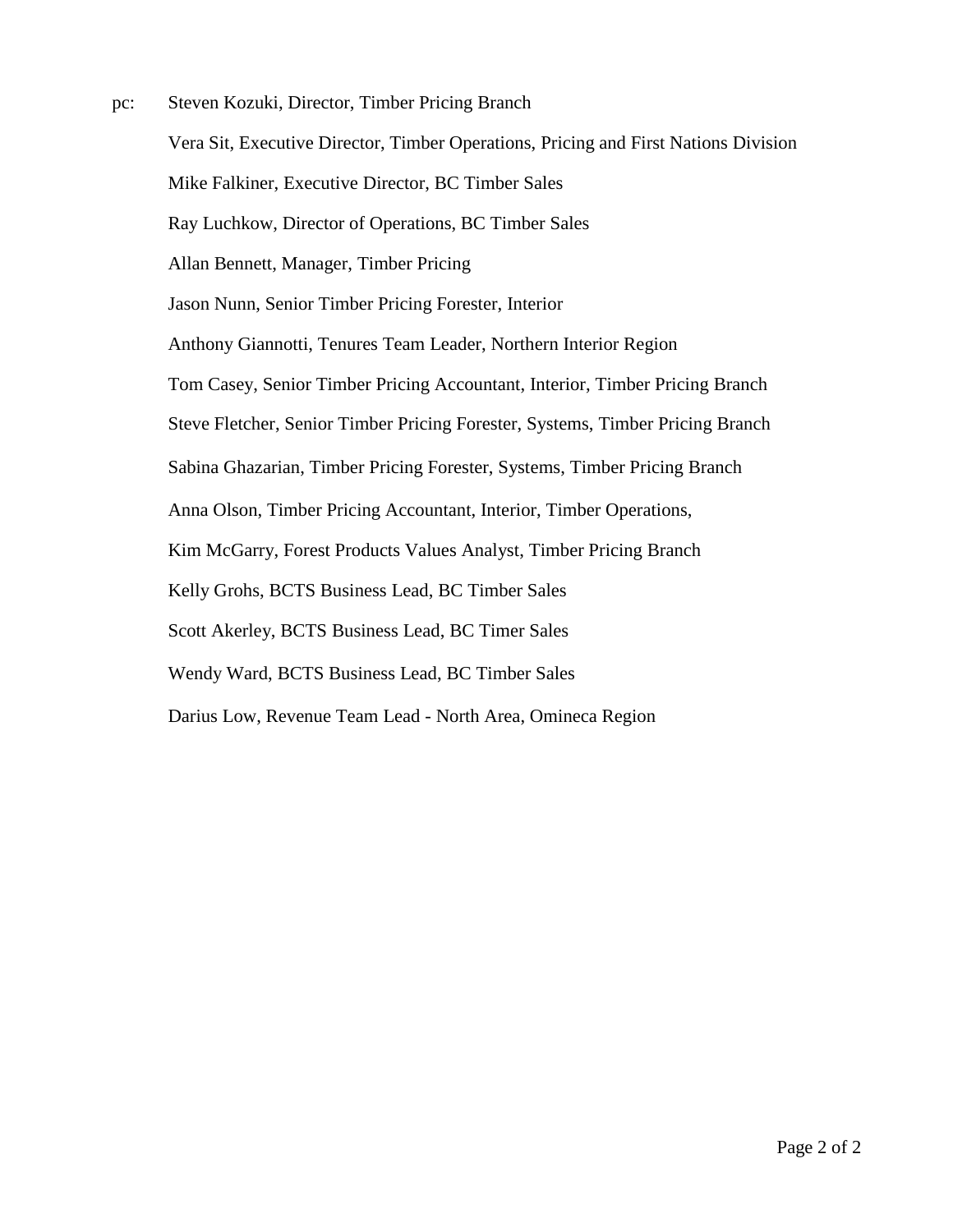# **Copyright Guidelines**

#### Copyright statement

Copyright of this material belongs exclusively to the Province of British Columbia. This copy is intended for private study or research purposes only.

No person or entity is permitted to reproduce this material, in whole or in part, for distribution either free of charge or for 'commercial purposes', unless that person or entity has a signed licence agreement with the Intangible Property Program for British Columbia. Reproduction for commercial purposes is reproduction for the purposes of sale, rent, trade or distribution, or posting it on the Internet or on electronic bulletin boards. Further details over these and other government-owned works can be obtained by reference to the *Federal Copyright Act.*

#### Freedom of Information versus Copyright Releases and Licences

The *Freedom of Information and Protection of Privacy Act* gives you access to material for private study or research purposes only. It does not, in any manner, give you copyright release. A copyright release authorizes you to reproduce and distribute the information for a non-profit purpose. An exclusive or non-exclusive licence authorizes distribution for profit.

Copyright releases, in the majority of cases, only cover portions of documents. It is general practice that any person wanting to reproduce whole documents, even for non-profit purposes, must obtain a license agreement.

The conditions of a copyright release may include that you publish with the material:

- A disclaimer that states that you are not the owner of the information you are distributing
- That copyright and ownership remains exclusively with the Province of British Columbia
- <sup>A</sup> statement that you are not the official source of this information
- <sup>A</sup> statement that there is no implied endorsement from the Province of British Columbia
- An errors and omissions statement that says the Province of British Columbia is not responsible for the accuracy and completeness of the information you are distributing
- <sup>A</sup> limitation of liability to the Province of British Columbia from any damages arising from the use of the material being distributed

The conditions of a licence may include the above copyright release conditions, plus:

- Posting of <sup>a</sup> notice of intent for non-exclusive licences or an open bidding process for exclusive licences
- Schedules and amount of royalty payments to the Province of British Columbia
- Duration of licence agreement and conditions of renewal or extension
- Requirements for reporting

Where to obtain a copyright release or licence

All requests for copyright releases and licences are handled by the Province of British Columbia, Intangible Property Program, Ministry of Finance and Corporate Relations.

Intangible Property Program Ministry of Finance and Corporate Relations Location: Main Floor, 541 Superior Street, Victoria, BC Mailing Address: P.O. Box 9459 Stn Prov Govt, Victoria, BC, V8W 9V7 Telephone at: (250) 356-0843 Fax Number: (250) 356-0846